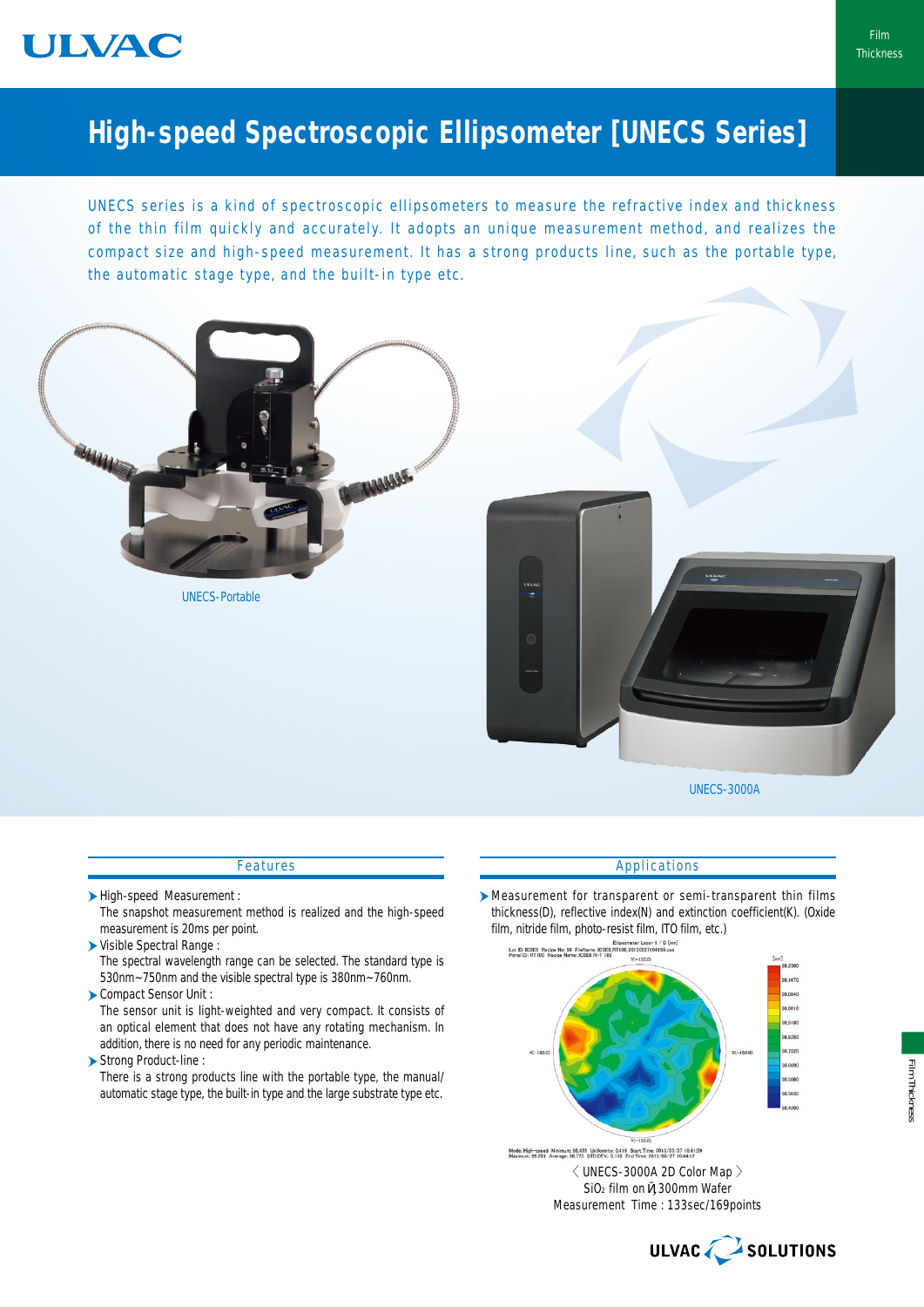## **UNECS-1500A/2000A/3000A(Auto Mapping Stage)**

#### Automatic Stage Type with Mapping Function

3 models are available for 150, 200 and 300mm samples. Auto mapping R- stage and auto focus function make it possible to measure film thickness of entire sample surface and dispay film thickness distribution by color map.

Features

| <b>Specifications</b>                   |                                         |                                       |       |  |
|-----------------------------------------|-----------------------------------------|---------------------------------------|-------|--|
| Model                                   | 1500A                                   | 2000A                                 | 3000A |  |
| <b>Wavelength Range</b>                 | 530~750nm or 380~760nm                  |                                       |       |  |
| Spot Size                               | 0.3 <sub>mm</sub><br>1 <sub>mm</sub> or |                                       |       |  |
| Angle of Incidence                      | $70^{\circ}$                            |                                       |       |  |
| Film Thickness Repeatability            | 0.1 <sub>nm</sub><br>1                  |                                       |       |  |
| <b>Film Thickness Measurement Range</b> | $1$ nm $\sim$ $2 \mu$ m                 |                                       |       |  |
| <b>Measurment Time</b>                  | Sampling: 20ms~3000ms Analyzing: 300ms  |                                       |       |  |
| Sample Stage                            | 150mm                                   | 200mm                                 | 300mm |  |
| Maximum Automatic Measurable Points     | 200                                     | 200                                   | 2.000 |  |
| Control PC                              |                                         | Laptop PC including analysis software |       |  |
|                                         |                                         |                                       |       |  |
| Configuration                           |                                         |                                       |       |  |

Measurement unit.

Control unit.

Control PC (Laptop type) and operation manual (CD).

UNECS-3000A

## **UNECS-1M(Integration)**



Sensor of Built-in Type

#### Built-in Type for System Integration

#### Features

The light-weighted and compact design make it possible to be integrated into various equipments. It is suitable for both of vacuum and atmospheric pressure environments.

| <b>Specifications</b>                     |                                        |  |  |
|-------------------------------------------|----------------------------------------|--|--|
| Wavelength Range                          | 530~750nm or 380~760nm                 |  |  |
| Spot Size                                 | $0.3$ mm<br>1 <sub>mm</sub> or         |  |  |
| Angle of Incidence                        | $70^{\circ}$                           |  |  |
| Film Thickness Repeatability              | 0.1 <sub>nm</sub><br>$\mathbf{1}$      |  |  |
| Film Thickness Measurement Range: 1nm~2um |                                        |  |  |
| <b>Measurment Time</b>                    | Sampling: 20ms~3000ms Analyzing: 300ms |  |  |
| <b>Installation Environment</b>           | Atmosphere or vacuum                   |  |  |
|                                           |                                        |  |  |
| Configuration                             |                                        |  |  |

- Measurement unit.
- Control box.
- Light source unit.
- ▶ Operation manual (CD).
- Analysis software (CD).

For large size substrate] In addition to these standard models, the model for large size substrate (G6) is available. Please contact us for more information.

#### UNECS-1500A/2000A